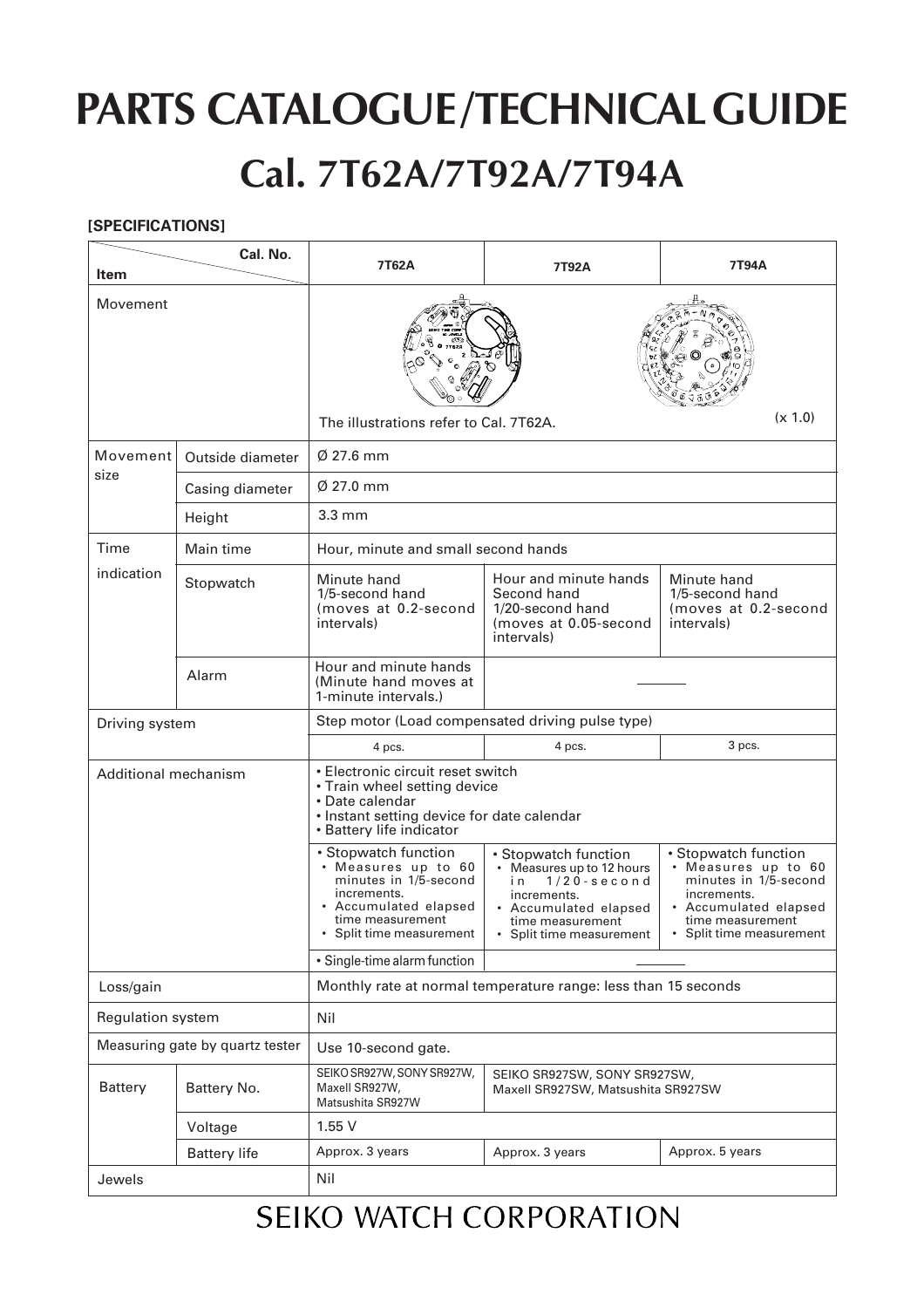### **REMARKS ON REPAIRING CAL. 7T62A/7T92A/7T94A**

Unlike the other Cal. 7T Series watches, which have two crowns and three buttons, Cal. 7T62A, Cal. 7T92A and Cal. 7T94A have one crown and two buttons. But their basic movement structure is similar in other respects, and the knowledge and technique you have gained in handling the previous Cal. 7T Series watches will come in handy when you repair Cal. 7T62A, 7T92A as well as 7T94A.

When repairing, however, you are requested to have the full knowledge of the features characteristic of these watches and strictly observe the repairing and checking instructions provided in this guide so that the watches will be repaired correctly.

#### **FEATURES**

As Cal. 7T62A/7T92A/7T94A has fewer crowns and buttons, the operating procedures for alarm setting (for Cal. 7T62A only), time setting and stopwatch hand position adjustment differ from those of the other Cal. 7T Series watches.

As a result of this structure change, the battery life of Cal. 7T62A/7T92A/7T94A has increased as compared with that of the other Cal. 7T series watches.



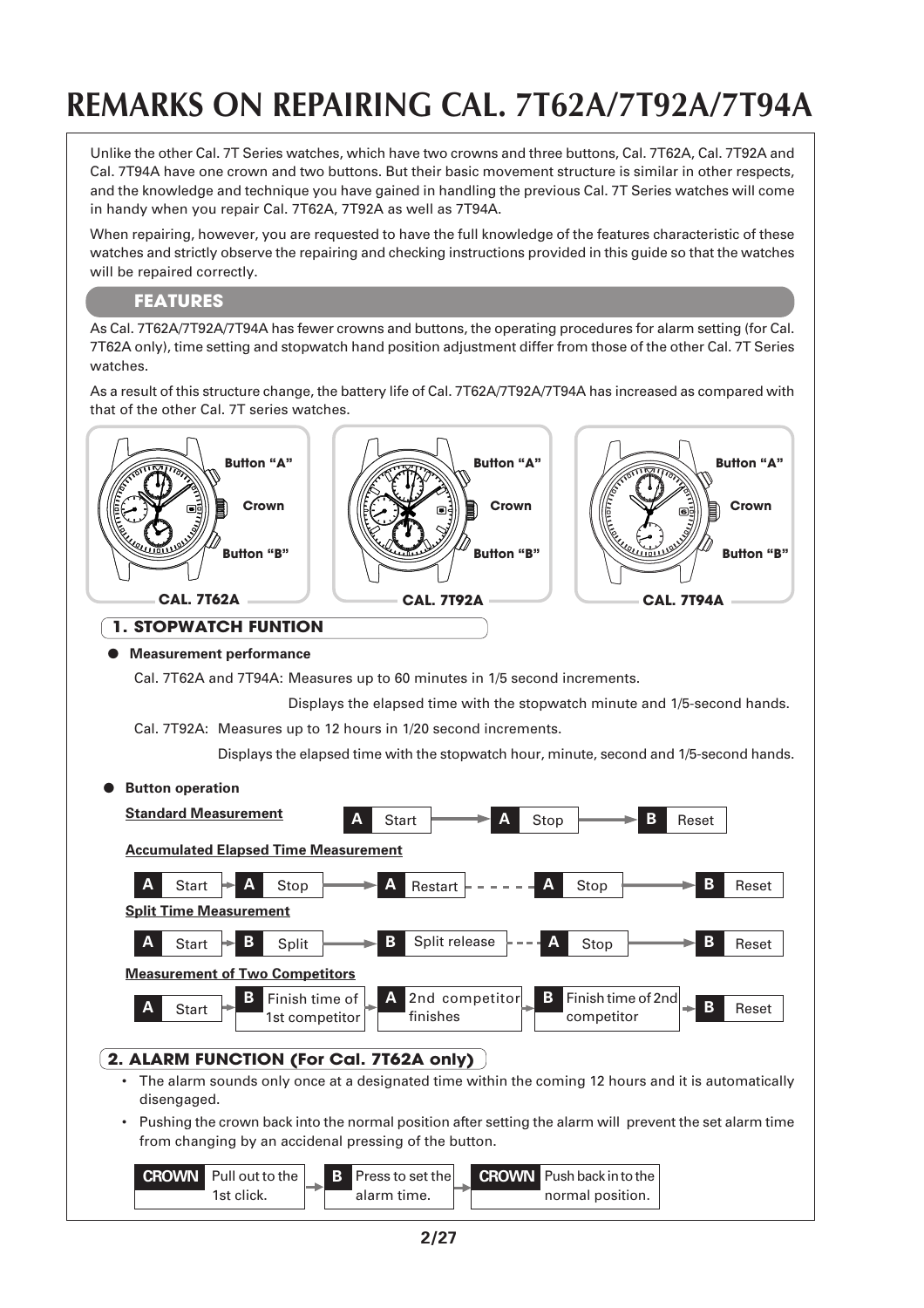## **PARTS CATALOGUE**

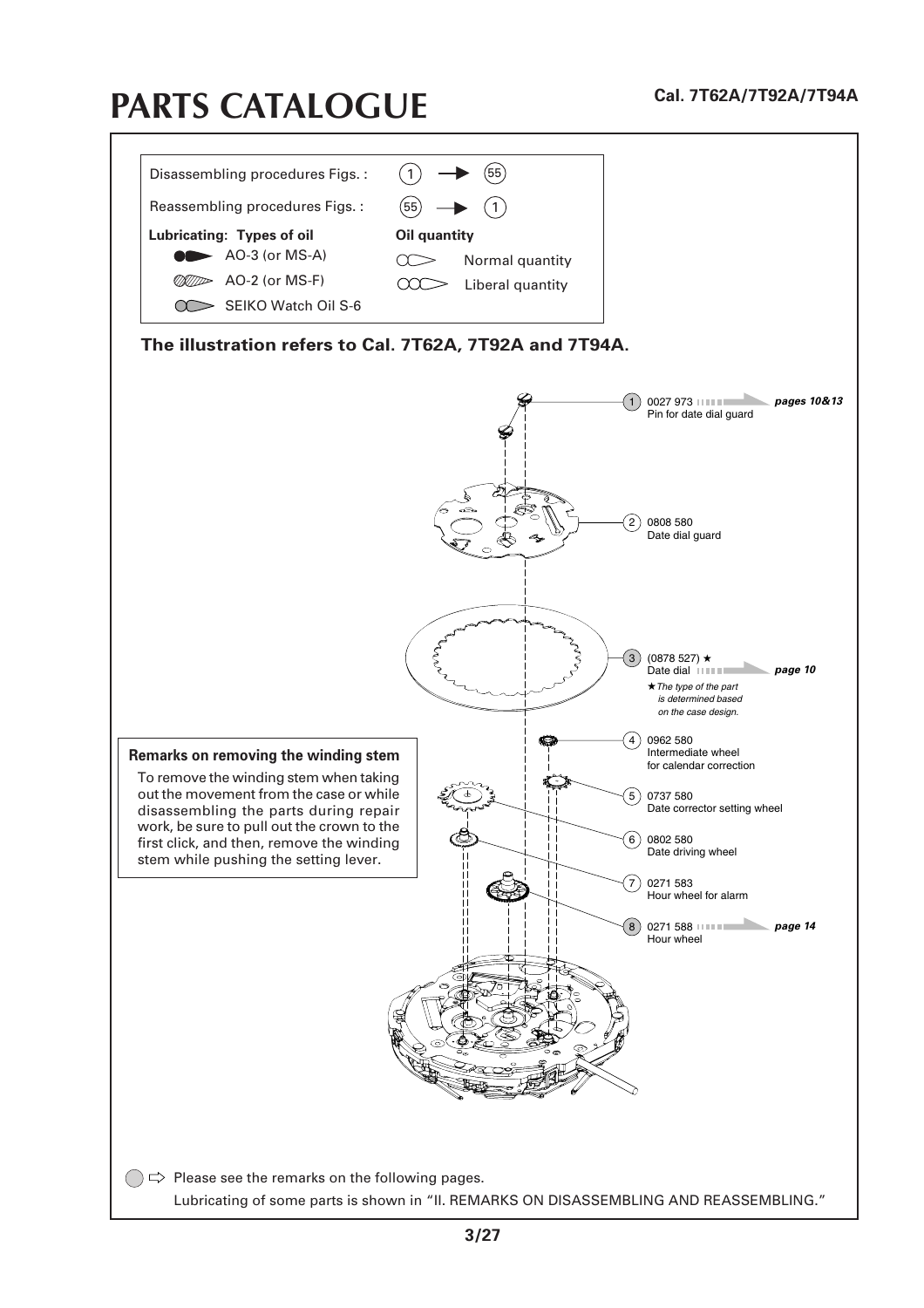### **Cal. 7T62A/7T92A/7T94A PARTS CATALOGUE**

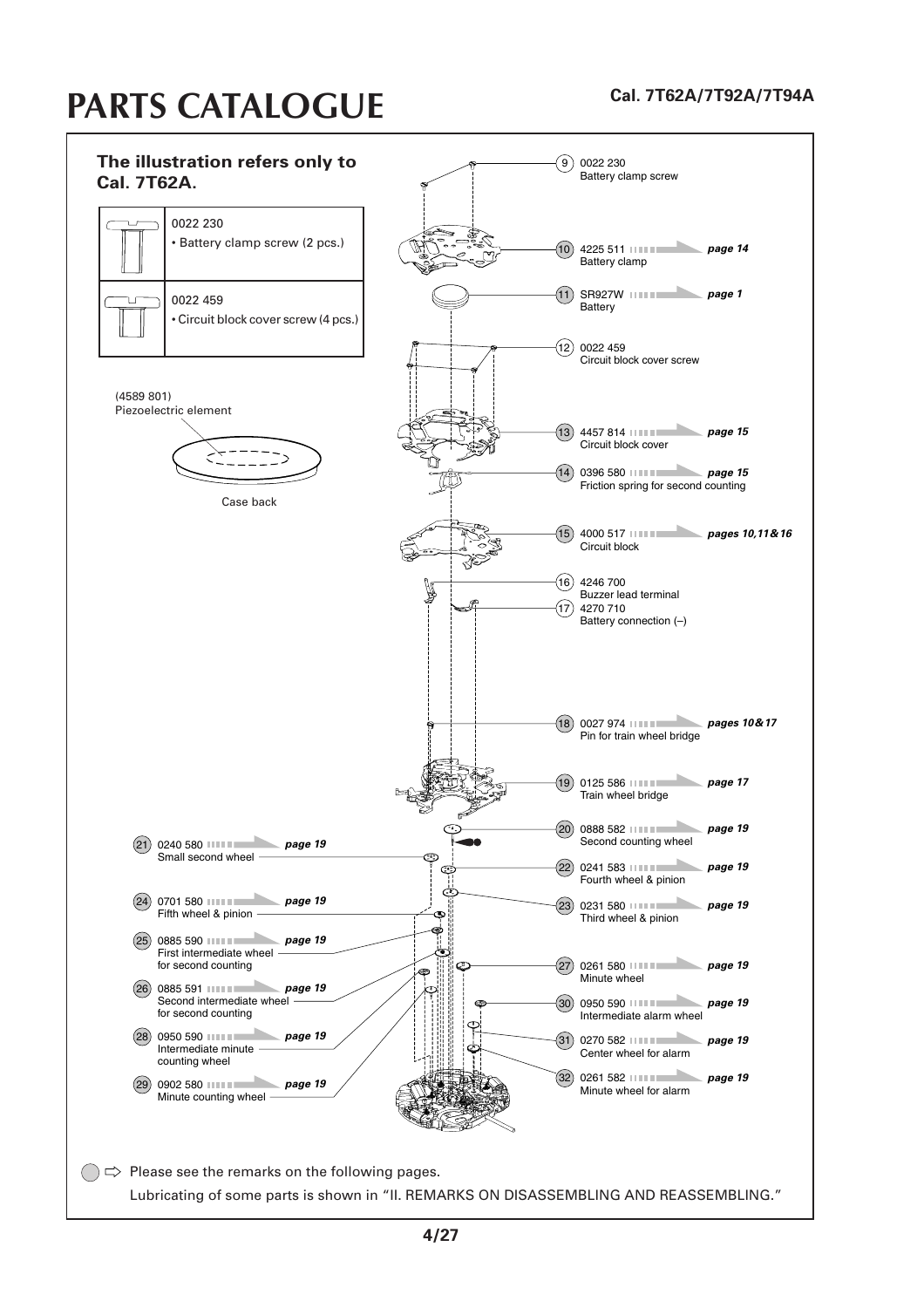### **PARTS CATALOGUE**

#### **Cal. 7T62A/7T92A/7T94A**